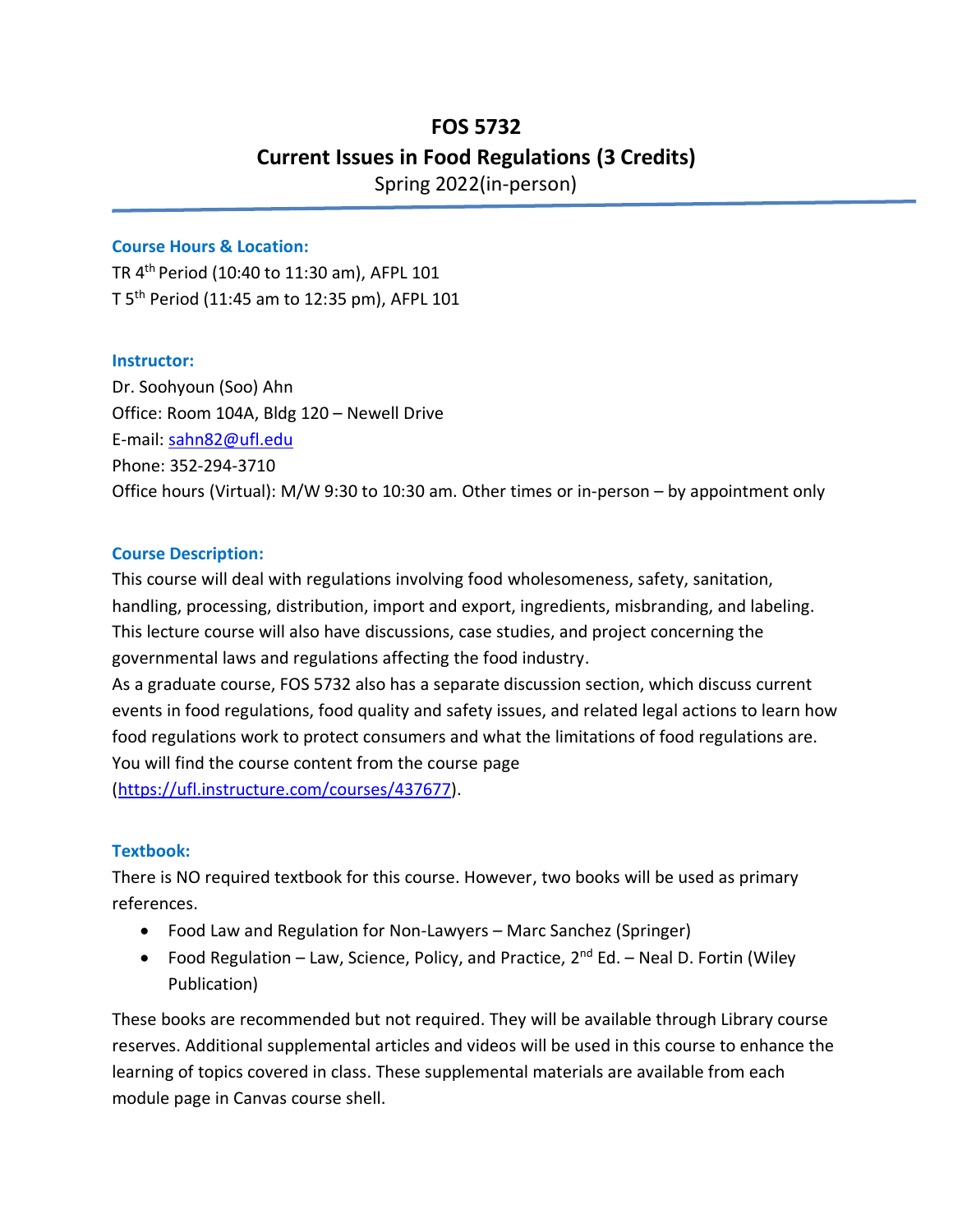**Course Format:** Students will acquire knowledge of the current food regulations and their enforcement through the lectures, class discussions, reading and assignments.

## **Course Objectives and Learning Goals:**

After completing this course, students should be able to

- 1. Explain the US legal system and rulemaking process
- 2. Describe social background or landmark cases that led to the establishment of major US Food Laws and Regulations.
- 3. Distinguish the function and role of US government agencies that are responsible food regulations and enforcement
- 4. Describe the requirements of food labeling and nutrition labeling.
- 5. Explain when food product(s) can be deemed adulterated with examples
- 6. Compare major US food safety regulations and describe regulatory requirements under each food safety regulations.
- 7. Discuss current issues in US food regulation and evaluate legislative efforts to solve those issues.

### **Grading:**

| <b>Total</b>                    | 100%            |
|---------------------------------|-----------------|
| Individual Presentation**       | 15%             |
| Group Discussion & Presentation | 10%             |
| Assignment                      | 15 %            |
| Exams $(4)^*$                   | 60 % (15% each) |

\*Exam (~50 min, open-note exam) will each cover 1/4 of the course materials and be equally weighted. Detailed information on topics is shown below.

\*\*Graduate students are expected to give at least 1 presentation on their topic of interest (with instructor's approval) during the semester. Detailed rubric will be provided by the instructor.

### **Grading scale:**

| <b>Passing</b><br>grade    | A             | B+    | B     | <b>B-</b> | C+ | $\mathsf{C}$ | D+                                  | D-    |      |
|----------------------------|---------------|-------|-------|-----------|----|--------------|-------------------------------------|-------|------|
| <b>Course</b><br>Average % | $90 -$<br>100 | 87-89 | 83-86 |           |    |              | 80-82 77-79 73-76 70-72 67-69 63-66 | 60-62 | $60$ |

\*Grading scale is based on rounded up average. There is no curb in this course.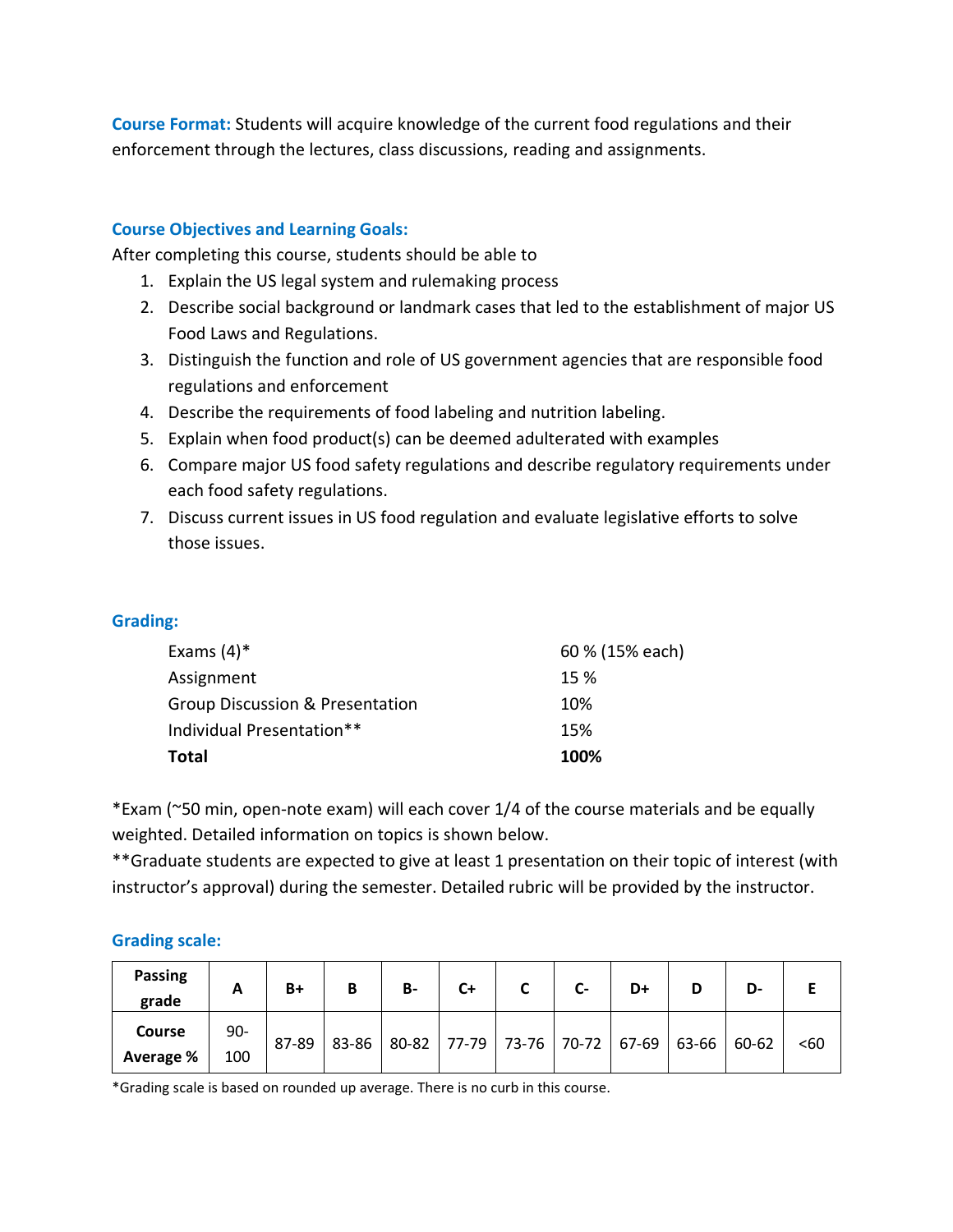#### **Exam Details:**

There are 4 exams in this course. Each exam covers multiple modules (but non-cumulative), and contains multiple choice, True/False, and short essay questions. All exams in this course are *open-note/open-book*.

### **Group Discussion Details:**

Students will be assigned to work in a group of 4-5 (depending on the final enrollment number). Each group will be given a list of food regulation-related questions, and work together to answer all questions. Each group will have topics that are briefly introduced in class but not discussed in detail and thus it will require thorough research and study of topics. Although discussion time will be given in class whenever possible, each group is strongly encouraged to organize virtual meetings for discussion, or use discussion board on Canvas. If you need any assistance in organizing an online meeting, ask for help to instructors. Keep in mind the group discussion and presentation can be replaced with individual assignment when we have too small/big class.

### **Policy regarding make-up exam and late submission:**

Each exam will be given as scheduled in course outline (see Tentative Course Outline). Students must take the exams on the day scheduled. Make-up exams will be allowed in case of emergencies or legitimate reasons (illness, family emergency)**.** In those excusable circumstances, students should notify the instructor **PRIOR TO** the scheduled exam and provide proper proof afterwards (if applicable)**.** All make-up exams must be taken **within two days of the scheduled exam** (so make-up by the following Thursday for Tuesday exams; make-up by the following Monday for Thursday exams).

All assignment and work must be completed and submitted by the designated due dates. Extension of due dates can be allowed in case of emergencies or legitimate reasons (see above). However, this should be discussed with the instructor **prior to the due**. Late submission of assignments and work will be still be accepted but with late penalty of 10% per day.

### **Course Communication**

Important announcements related to the course will be made through Canvas under Announcements. This will also generate an email that will be delivered to your Gatorlink email. In this course, I mostly communicate with students via e-mail (the one on file with UF). So, if you use other e-mail accounts, please check your UF e-mail regularly or set-up forwarding on the UF system. While I do my best to reply to your emails as quickly as possible, please allow 48 hours to receive a reply.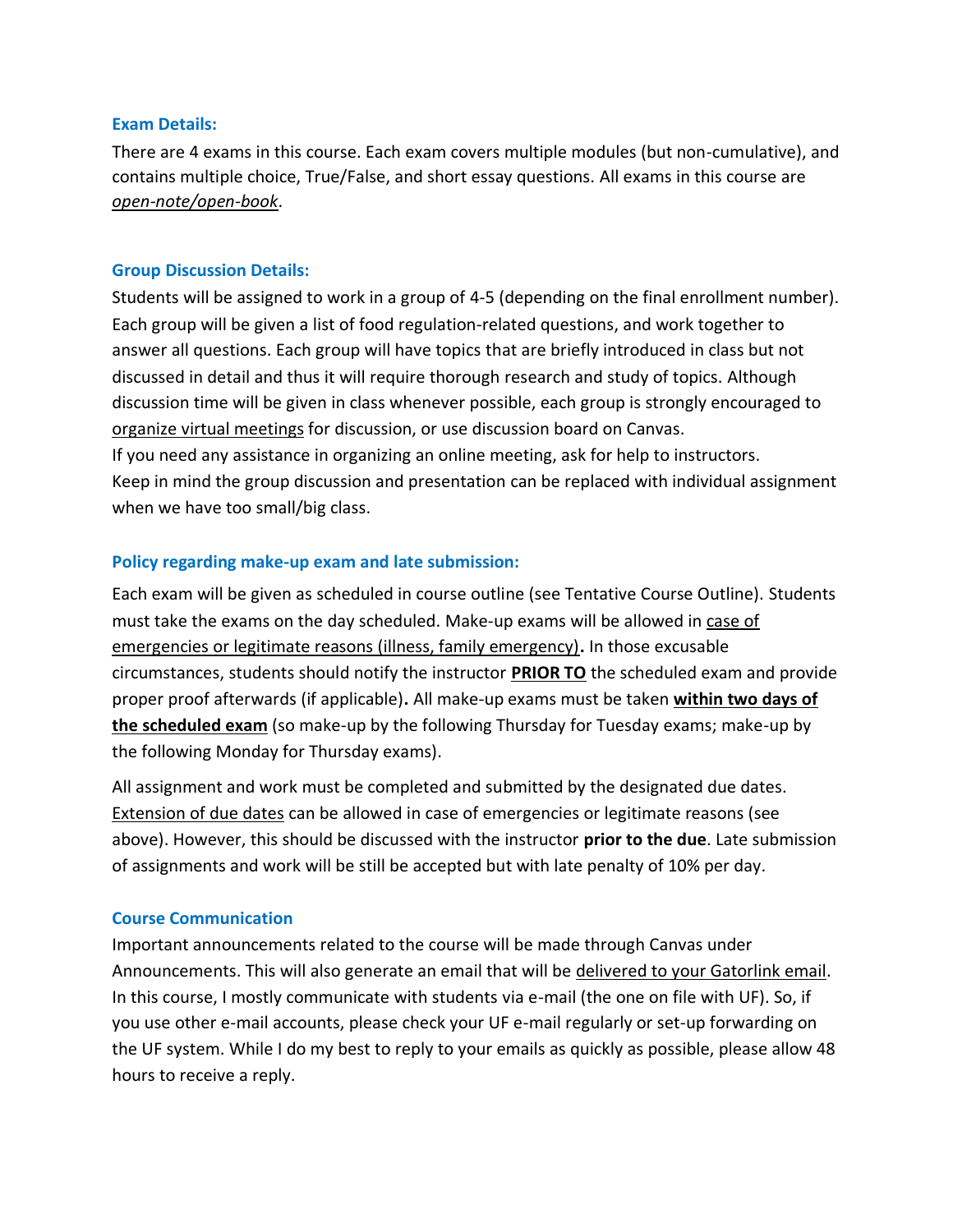#### **Course Evaluation**

Students are expected to provide professional and respectful feedback on the quality of instruction in this course by completing course evaluations online via GatorEvals. Guidance on how to give feedback in a professional and respectful manner is available at [https://gatorevals.aa.ufl.edu/students/.](https://gatorevals.aa.ufl.edu/students/) Students will be notified when the evaluation period opens, and then can complete evaluations through the email they receive from GatorEvals, in their Canvas course menu under GatorEvals, or via [https://ufl.bluera.com/ufl/.](https://ufl.bluera.com/ufl/) Summaries of course evaluation results are available to students at [https://gatorevals.aa.ufl.edu/public](https://gatorevals.aa.ufl.edu/public-results/)[results/](https://gatorevals.aa.ufl.edu/public-results/)

### **Academic Honesty:**

Student Conduct Code and Student Honor Code from University of Florida will be enforced on the case of disruptive/endangering behavior and infringement of academic integrity, including **plagiarism, cheating and prohibited collaboration or consultation**. Any incident will be reported to Student Conduct & Conflict Resolution (SCCR). Details can be found at: [https://sccr.dso.ufl.edu/policies/student-honor-code-student-conduct-code/.](https://sccr.dso.ufl.edu/policies/student-honor-code-student-conduct-code/)

### **Accommodation for Students with Disabilities:**

The Disability Resource Center provides services to students with physical, learning, sensory or psychological disabilities. Services include registering disabilities, recommending academic accommodations within the classroom, accessing special adaptive computer equipment, and mediating any other issues. Disability Resource Center can be reached at 352-392-8565 or [accessuf@ufsa.ufl.edu,](mailto:accessuf@dso.ufl.edu) and is located at 001 Reid Hall. Detailed information is available at: [https://disability.ufl.edu/.](https://disability.ufl.edu/)

### **COVID-19 related Classroom Policy (IMPORTANT!):**

In response to COVID-19, the following practices are in place to maintain your learning environment, to enhance the safety of our in-classroom interactions, and to further the health and safety of ourselves, our neighbors, and our loved ones.

- If you are not vaccinated, get vaccinated. Vaccines are readily available at no cost and have been demonstrated to be safe and effective against the COVID-19 virus. Visit this link for details on where to get your shot, including options that do not require an appointment: https://coronavirus.ufhealth.org/vaccinations/vaccineavailability. Students who receive the first dose of the vaccine somewhere off-campus and/or outside of Gainesville can still receive their second dose on campus.
- You are expected to wear approved face coverings at all times during class and within buildings even if you are vaccinated. Please continue to follow healthy habits, including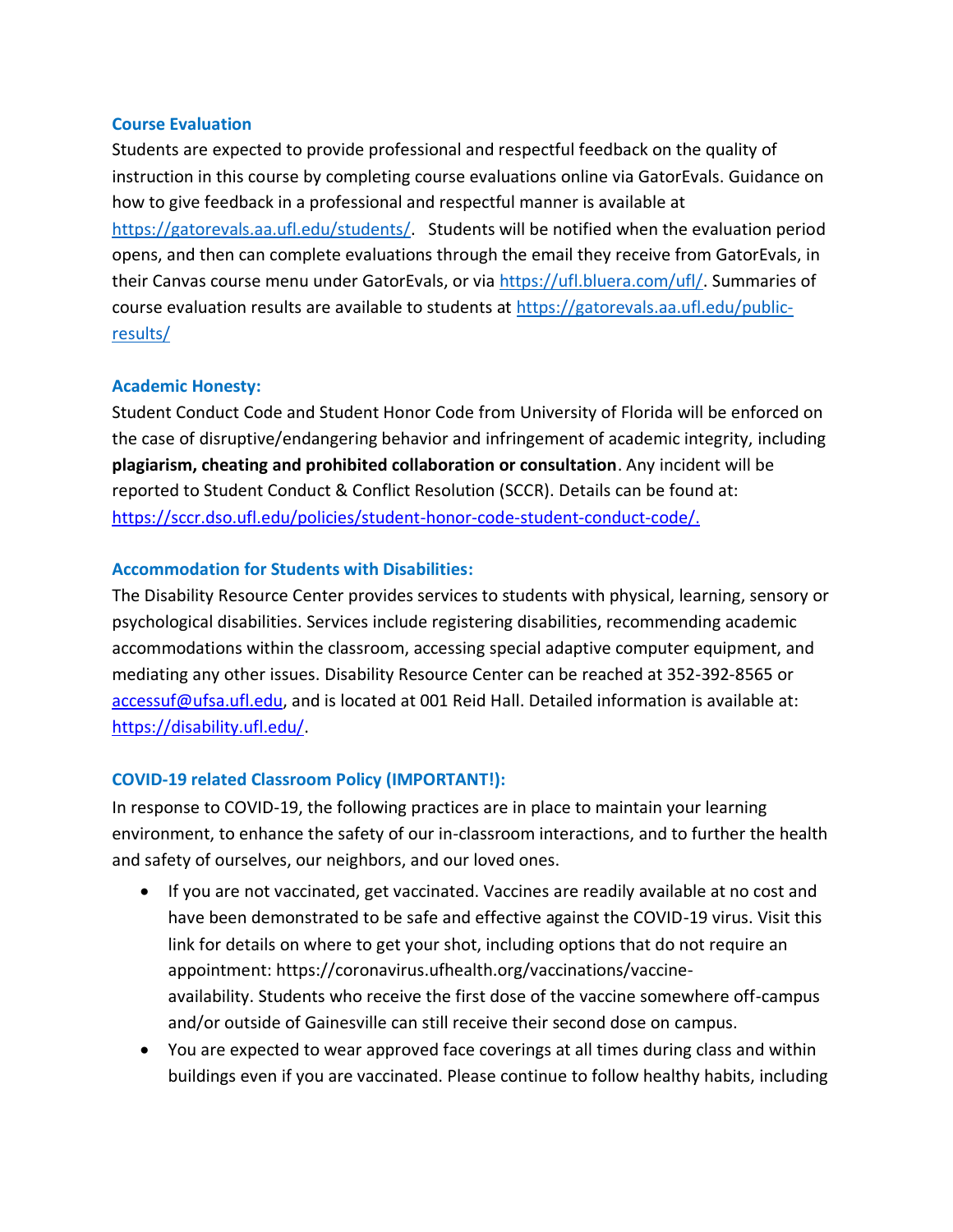best practices like frequent hand washing. Following these practices is our responsibility as Gators.

- $\circ$  Sanitizing supplies are available in the classroom if you wish to wipe down your desks prior to sitting down and at the end of the class.
- o Hand sanitizing stations will be located in every classroom.
- If you are sick, stay home and self-quarantine. Please visit the UF Health Screen, Test & Protect website about next steps, retake the questionnaire and schedule your test for no sooner than 24 hours after your symptoms began. Please call your primary care provider if you are ill and need immediate care or the UF Student Health Care Center at 352-392-1161 (or email covid@shcc.ufl.edu) to be evaluated for testing and to receive further instructions about returning to campus. UF Health Screen, Test & Protect offers guidance when you are sick, have been exposed to someone who has tested positive or have tested positive yourself. Visit the UF Health Screen, Test & Protect website for more information.
	- $\circ$  Course materials will be provided to you with an excused absence, and you will be given a reasonable amount of time to make up work.
	- $\circ$  If you are withheld from campus by the Department of Health through Screen, Test & Protect you are not permitted to use any on campus facilities. Students attempting to attend campus activities when withheld from campus will be referred to the Dean of Students Office.
- Continue to regularly visit coronavirus.UFHealth.org and coronavirus.ufl.edu for up-todate information about COVID-19 and vaccination.

## **In-Class Recording Policy:**

Students are allowed to record video or audio of class lectures. However, the purposes for which these recordings may be used are strictly controlled. The only allowable purposes are (1) for personal educational use, (2) in connection with a complaint to the university, or (3) as evidence in, or in preparation for, a criminal or civil proceeding. All other purposes are prohibited. Specifically, students may not publish recorded lectures without the written consent of the instructor.

A "class lecture" is an educational presentation intended to inform or teach enrolled students about a particular subject, including any instructor-led discussions that form part of the presentation, and delivered by any instructor hired or appointed by the University, or by a guest instructor, as part of a University of Florida course. A class lecture does not include lab sessions, student presentations, clinical presentations such as patient history, academic exercises involving solely student participation, assessments (quizzes, tests, exams), field trips,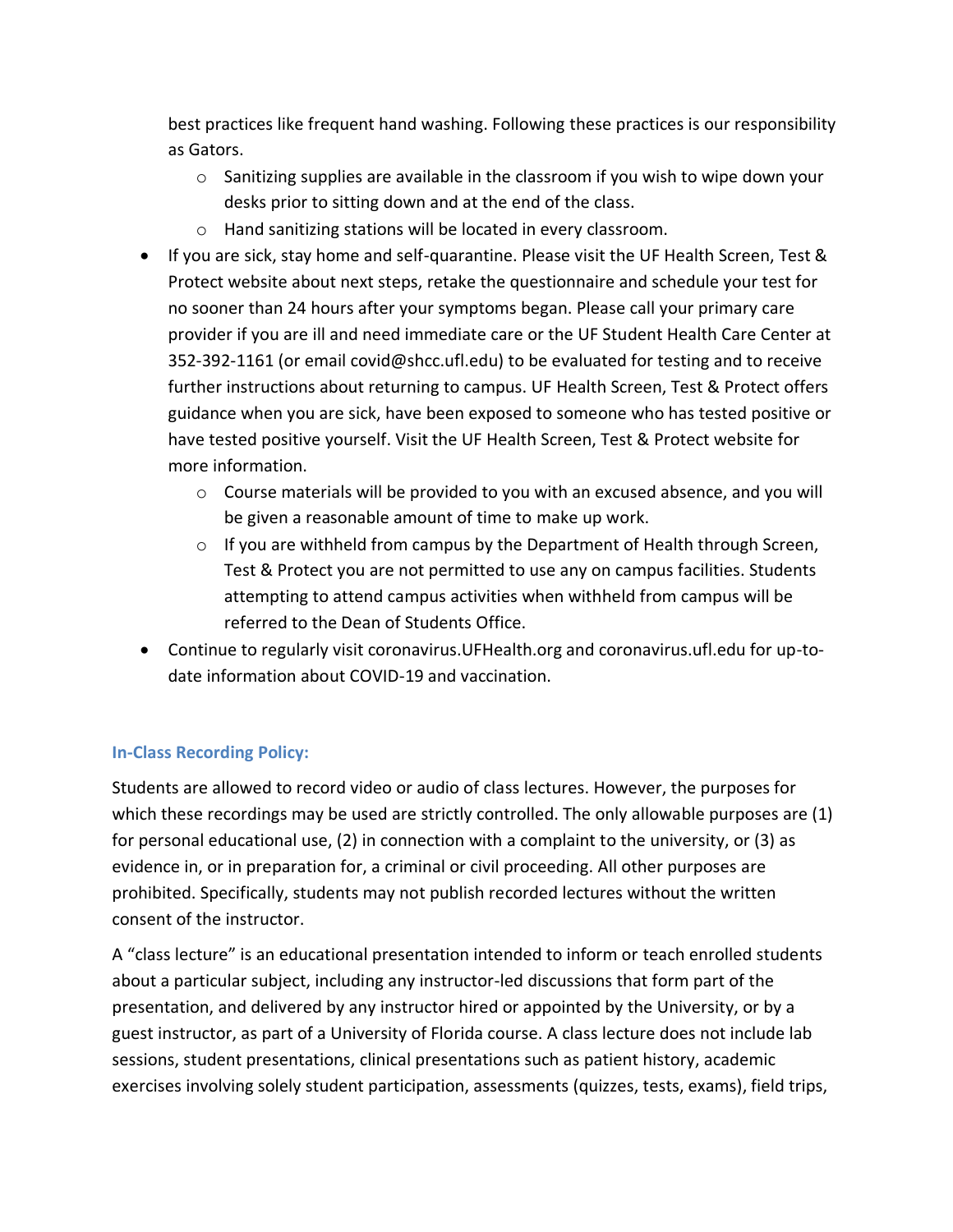private conversations between students in the class or between a student and the faculty or lecturer during a class session.

Publication without permission of the instructor is prohibited. To "publish" means to share, transmit, circulate, distribute, or provide access to a recording, regardless of format or medium, to another person (or persons), including but not limited to another student within the same class section. Additionally, a recording, or transcript of a recording, is considered published if it is posted on or uploaded to, in whole or in part, any media platform, including but not limited to social media, book, magazine, newspaper, leaflet, or third party note/tutoring services. A student who publishes a recording without written consent may be subject to a civil cause of action instituted by a person injured by the publication and/or discipline under UF Regulation 4.040 Student Honor Code and Student Conduct Code.

## **Campus Helping Resources:**

On-campus resources are available for students having personal problems that interfere with their wellbeing and/or academic performances.

Health and Wellness:

- U Matter, We Care: If you or someone you know is in distress, please contact umatter@ufl.edu, 352-392-1575, or visit umatter.ufl.edu/ to refer or report a concern and a team member will reach out to the student in distress.
- Counseling and Wellness Center: Visit counseling.ufl.edu/ or call 352-392-1575 for information on crisis services as well as non-crisis services.
- Student Health Care Center: Call 352-392-1161 for 24/7 information to help you find the care you need, or visit shcc.ufl.edu/.
- University Police Department: Visit<https://police.ufl.edu/> or call 352-392-1111 (or 9-1-1 for emergencies).
- UF Health Shands Emergency Room/Trauma Center: For immediate medical care, call 352-733-0111 or go to the emergency room at 1515 SW Archer Road, Gainesville, FL 32608; [https://ufhealth.org/emergency-room-trauma-center.](https://ufhealth.org/emergency-room-trauma-center)

### Academic Resources

- E-learning technical support: Contact the UF Computing Help Desk at 352-392-4357 or via e-mail [athelpdesk@ufl.edu.](mailto:athelpdesk@ufl.edu)
- Career Connections Center: Reitz Union Suite 1300, 352-392-1601. Career assistance and counseling services; [https://career.ufl.edu/.](https://career.ufl.edu/)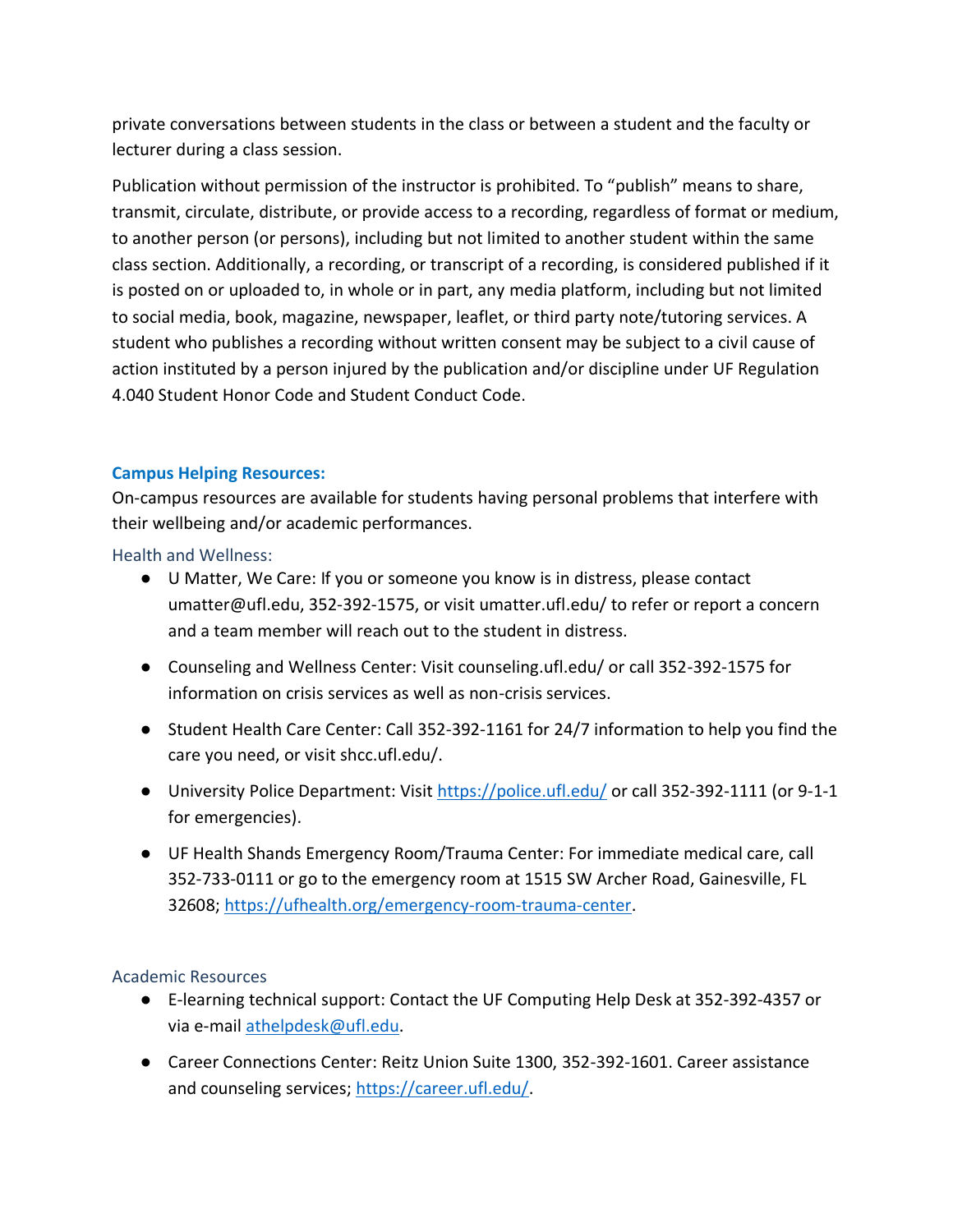- Library Support: various ways to receive assistance with respect to using the libraries or finding resources;<https://cms.uflib.ufl.edu/ask>
- Teaching Center: Broward Hall, 352-392-2010 or to make an appointment 352-392 6420. General study skills and tutoring;<https://teachingcenter.ufl.edu/>
- Writing Studio:2215 Turlington Hall, 352-846-1138. Help brainstorming, formatting, and writing papers;<https://writing.ufl.edu/writing-studio/>
- Student Complaints On-Campus: sccr.dso.ufl.edu/policies/student-honor- code-studentconduct-code/On-Line Students Complaints: [https://distance.ufl.edu/student](https://distance.ufl.edu/student-complaint-process/)[complaint-process/](https://distance.ufl.edu/student-complaint-process/)

| <b>Week</b>             | <b>Dates</b>                   | <b>Module//Assessment</b>                                         | <b>Discussion</b>                                      |  |
|-------------------------|--------------------------------|-------------------------------------------------------------------|--------------------------------------------------------|--|
|                         |                                |                                                                   | (FOS 5732 only)                                        |  |
| $\mathbf{1}$            | Jan 6                          | Course Introduction                                               |                                                        |  |
| $\overline{2}$          | Jan 11, 13                     | Module 1. History of Food Regulation                              | <b>Brief Introduction</b>                              |  |
| $\overline{\mathbf{3}}$ | <b>Jan 18</b><br><b>Jan 20</b> | Module 1. History of Food Regulation<br>Module 2. US legal System | Course<br><b>Introduction (Topic</b><br>Discussion and |  |
|                         |                                |                                                                   | <b>Rubric Review)</b>                                  |  |
| 4                       | <b>Jan 25</b>                  | Module 2. US legal System                                         | <b>Class Discussion</b>                                |  |
|                         | <b>Jan 27</b>                  | Module 3. Overview of US Government Agencies                      | (Instructor-led)                                       |  |
| 5                       | Feb 1                          | Module 3. Overview of US Government Agencies                      |                                                        |  |
|                         | Feb <sub>3</sub>               | Exam 1                                                            |                                                        |  |
| 6                       | Feb 8                          | Module 4. Introduction to FD&CA                                   | Presentation 1                                         |  |
|                         | Feb 10                         | Module 5. Food Labeling                                           |                                                        |  |
| $\overline{7}$          | Feb 15, 17                     | Module 5. Food Labeling                                           | <b>Presentation 2</b>                                  |  |
| 8                       | Feb 22, 24                     | Module 6. Nutrition Labeling                                      | <b>Presentation 3</b>                                  |  |

# **Tentative Course Outline<sup>1</sup> :**

<sup>&</sup>lt;sup>1</sup>Circumstances may arise during the course that may prevent the instructor from fulfilling components of this syllabus; therefore, syllabus should be viewed as a guide and is subject to change. Students will be notified of any changes.